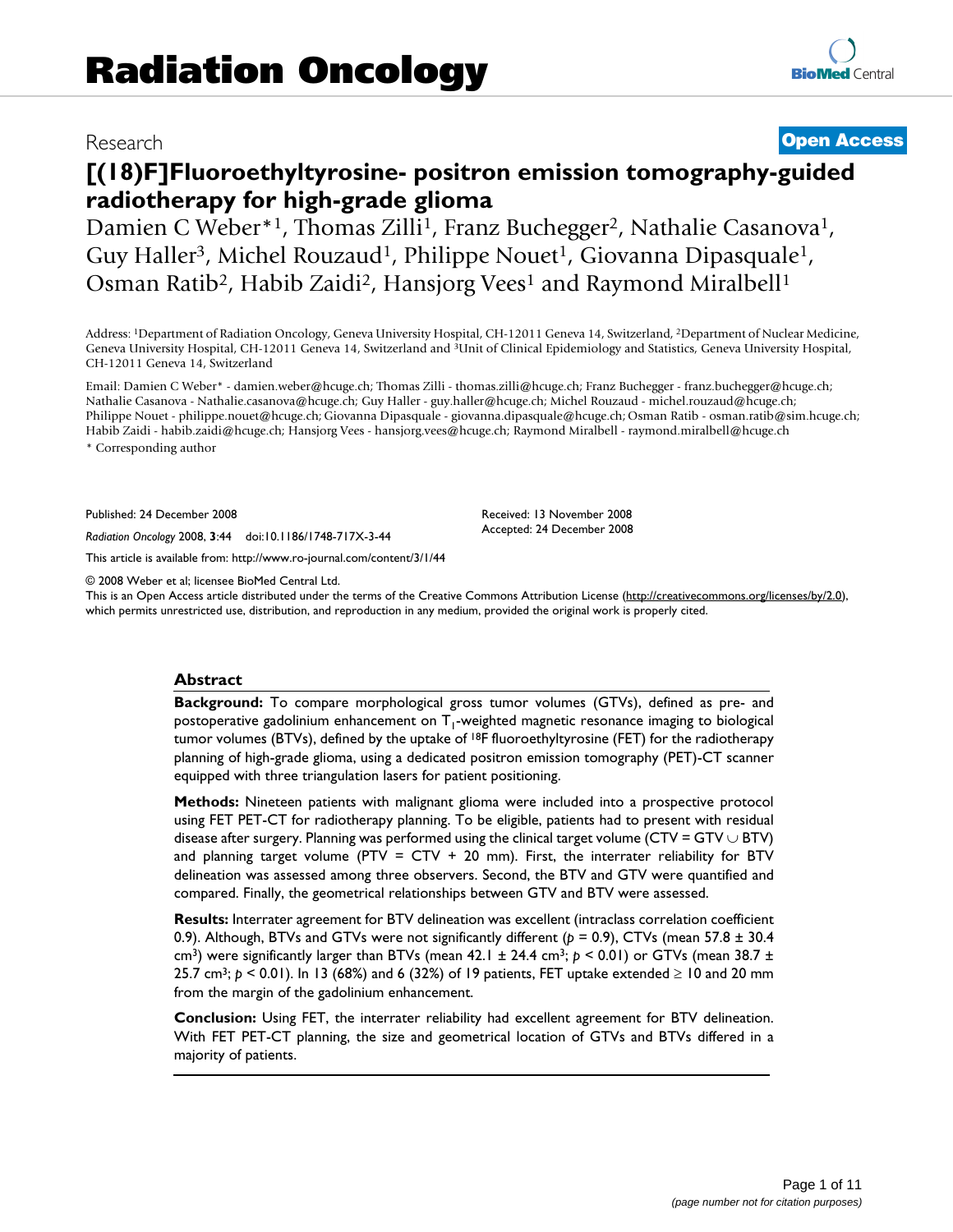# **Background**

Positron emission tomotherapy (PET) is used in neurooncology practice essentially for diagnosis[1,2], prognosis evaluation[3], staging procedures[4] and monitoring the tumor response after treatment[5]. It can also be used for planning purposes, as to combine the biological and morphological information to guide radiation dose delivery. As such, biologically image-guided radiation therapy (RT), coupled to the current anatomical imaging technology, will deliver optimally radiation, with a high-degree of geometrical precision and biological conformity.

High-precision radiation therapy necessitates however precise anatomical and biological target delineation. [(18)F]fluoroethyltyrosine (FET) has been shown to have a high sensitivity (>90%) and specificity (>80%) for glioma[6]. In vitro and in vivo experiments have demonstrated that FET enters the cell by specific amino acids transports, but is not incorporated into proteins [7-9]. The delineation of the glial tumor extent is easier with radiolabelled amino acids than with 18F-fluorodeoxyglucose (FDG)[10], as a result of the high glucose metabolism in the cerebral cortex of the latter tracer and is thus the rational for the integration of FET in glioma volume delineation for RT planning. Although inter-observer variability has been assessed for tumor definition with other amino-acids, no such analysis has been taken in glioma delineation with FET. If the tumour delineation with FET proves to be unreliable, the consequential treatment plans may be inappropriate. As such, the inter-observer variability of FET during the planning process must be thoroughly evaluated.

Defining biological target volumes (BTVs) can result in substantial changes of target volumes for the planning of RT, as the size and location of FET is defined by metabolic activity rather than by the morphologic process of glioma growth, defined by magnetic resonance imaging (MRI)[11,12]. This may consequently lead to larger radiotherapy fields that will irradiate a larger volume of brain and possible increase of acute or late adverse events. It is therefore of paramount importance to determine whether FET can be used to delineate glioma for radiation therapy and how this method compares to more traditional methods, such as conventional gross tumour volumes (GTVs) delineation using MRI.

The purpose of this study was 1) to assess the interrater variability of high-grade glioma delineation using FET; 2) to quantify the BTVs and GTVs and to assess their volumetric and geometric relationships and 3) to assess the treatment characteristics after FET PET RT planning.

# **Methods**

# *Patients*

The study population comprised 19 patients (10 females, 9 males), referred to Geneva University Hospital, who were prospectively entered into a protocol assessing the value of postoperative FET-PET imaging for the RT planning of high-grade glioma. The inclusion criteria for the trial were: 1) the diagnosis of high-grade glioma; 2) residual tumor on MRI performed  $\leq$  24 hours postoperatively; 3) Karnofsky performance status  $\geq$  70; 4) age between 18 years and 70 years; and 5) written informed consent. The patient's and tumor's characteristics are detailed in Table 1. Patients undergoing stereotactic biopsy were eligible. Patients presenting *de novo* or recurrent high-grade glioma were eligible for this study. No previous RT to the brain or meninges interfering with the protocol treatment plan was however allowed for the latter patients. Postoperative treatment consisted of RT, using a linac with multileaf collimation (Varian 2100 CD, Palo Alto, CA), and concomitant temozolomide, followed by adjuvant temozolomide for all patients[13]. This study was approved by the institutional ethical committee. All subjects gave written informed consent for their participation in the study.

# *PET-CT scan*

Patients underwent subtotal resection or stereotactic biopsy (Table 1) and brain FET PET/CT imaging postoperatively (mean, 8.3 days) (Biograph 16; Siemens Medical Solutions, Erlangen, Germany) using listmode PET data acquisition at the Department of Nuclear Medicine between July 2006 and December 2007. One accrued patient presented with a heterogeneous brainstem mass in T1-weighted MRI images, with a subtle rim of peripheral enhancement after gadolinium enhancement, which was considered a grade IV glioma (Table 1). FET was prepared at the cyclotron unit of the University Hospital of Zürich. Patients were placed in scanning position and CT imaging was performed (120 kVp, 90 mAs, 16 × 1.5 collimation, a pitch of 0.8 and a 0.5 second rotation) with an individualized immobilization plastic mask. Patients were injected intravenously with 200 MBq of FET after a 4–6-h fasting period. The PET data acquisition was started immediately after tracer injection[14] and was collected in list-mode format to allow flexible choice of frames. The dynamic studies (3 × 10 minutes) corresponding to 1 bed position, were covering the head up to the second cervical vertebral body. Following Fourier rebinning and model-based scatter correction, PET images were reconstructed using twodimensional iterative normalized attenuation-weighted ordered subsets expectation maximization[15]. The CTbased attenuation correction map was used to reconstruct the emission data. The default parameters used were ordered subsets expectation maximization iterative reconstruction with four iterations and eight subsets followed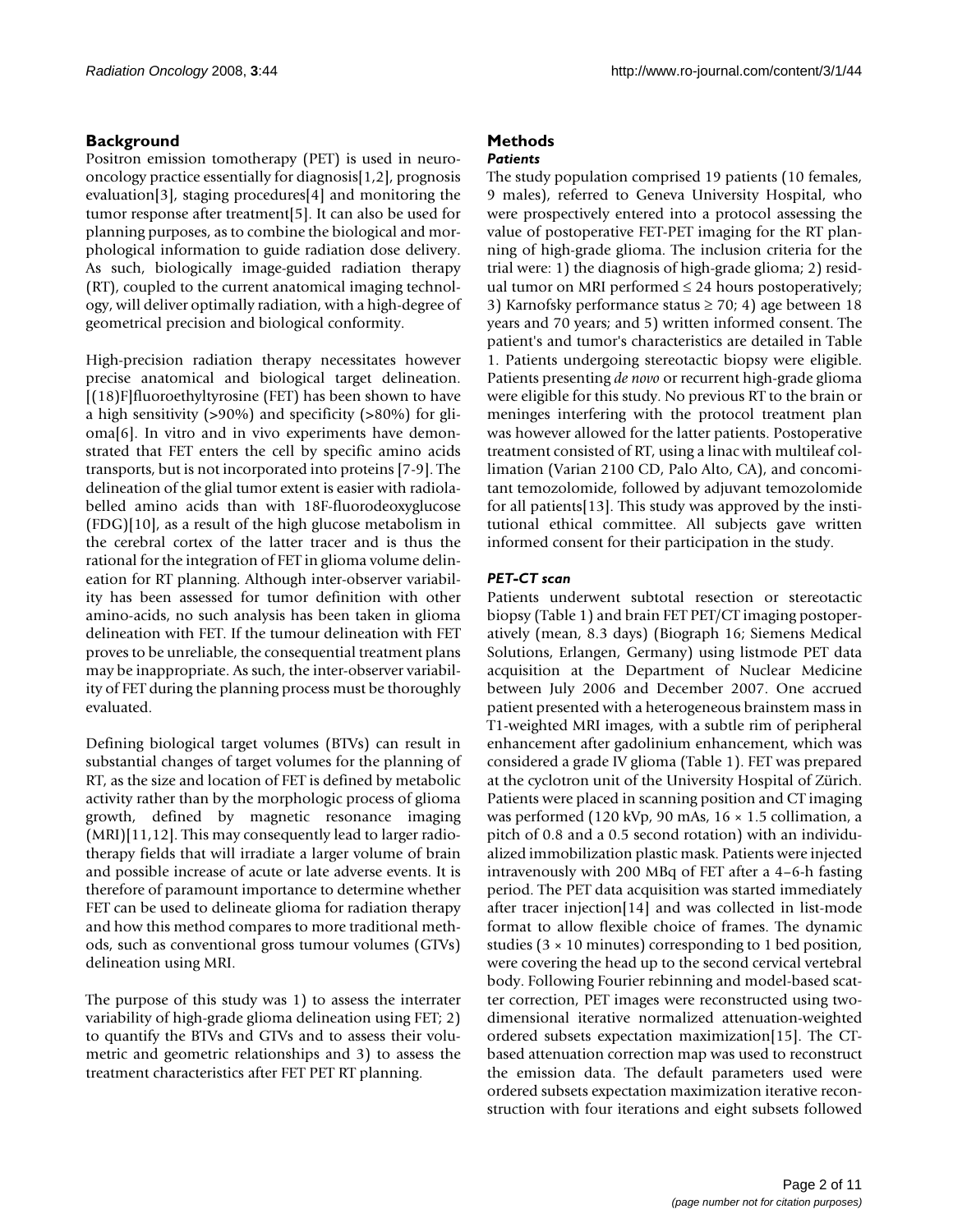| Characteristics              | n (%)         |
|------------------------------|---------------|
| Gender                       |               |
|                              |               |
| Female                       | 10(53)        |
| Male                         | 9(47)         |
| Age (years)                  |               |
| Median                       | 53.5          |
| Range                        | $20.9 - 75.0$ |
| Karnofsky performance status |               |
| 70                           | 5(26)         |
| 80                           | 7(37)         |
| 90                           | 3(16)         |
| 100                          | 4(21)         |
| Type of surgery              |               |
| Biopsy                       | 10(52)        |
| Subtotal removal             | 8(42)         |
| Gross total removal          | 0(0)          |
| None*                        | 1(5.5)        |
|                              |               |
| Histology                    |               |
| Glioma, grade WHO IV*        | 14(74)        |
| Glioma, grade WHO III        | 5(26)         |
| MiBI $(\%) n = 16$           |               |
| Median                       | 15            |
| Range                        | $5 - 50$      |
|                              |               |

by a post-processing Gaussian filter (kernel full-with halfmaximal height, 5 mm).

A set of three triangulation lasers (central and laterals) identical to those used on the linear accelerators were used for patient accurate positioning. Two-mm thick CT images were acquired for planning purposes.

### *Magnetic resonance imaging/CT fusion*

Patient's diagnostic 1.5 Tesla MRI (Gyroscan Intera, Philips, Cleveland, OH) studies (axial T1-weighted with gadolinium enhancement) were transferred through the hospital picture archiving communication system (PACS) to the virtual simulation workstation (AcQSim® System, Philips Medical System, Cleveland OH) and were fused with the CT performed during the metabolic imaging. The head was not immobilized during the preoperative MRI examination. Acquisition was done using a standard head coil from the second cervical vertebral body upwards. Patients' CT and MRI were automatically fused according to the bony and non-bony anatomy (orbital cavity, clivus, nasal cavity, mastoid air cells, and optic nerve). The data from the postoperative MRI, performed within 24 hours on the same MRI unit, was not fused with the planning CT but these data (T1- [with gadolinium] and T2- weighted sequence) were used mainly to assess the extend of resection and any residual disease was comprehensively included during the GTV delineation for any residual disease.

### *Biological and morphological gross tumor volume delineation*

First, BTVs, as conceptualized by Ling *et al* [16], were independently contoured by 3 experienced radiation oncologists (D.C.W, HV and T.Z), one with nuclear medicine training (H.V), using the Leonardo® platform (Siemens Medical Solutions/CTI, Knoxville, TN). All brain CT images were interpreted by an experienced diagnostic radiologist. The PET, CT, and fused PET/CT images were displayed for review in axial, coronal, and sagital planes. All studies were interpreted and reviewed with knowledge of the patient's clinical history and results of previous imaging studies. The biopsied tumor, or residual tumor, defined by FET uptake was delineated manually. Maximum standardized uptake values (SUV $_{\text{max}}$ ) were calculated for ROIs of focal hyperactivity by dividing the observed activity per gram in attenuation corrected PET with the injected activity per gram body weight[17]. A threshold value of 40% of  $\text{SUV}_{\text{max}}$  was considered for the tumor margin in all patients, as FET tumor/brain uptake ratio may be inappropriate in high-grade glioma patients[14]. This value was determined previously in a set of high-grade glioma patients in a delineation comparative study, as the best thresholding value discriminating optimally the tumoral and background (grey matter in the opposite hemisphere) maximum SUV[18].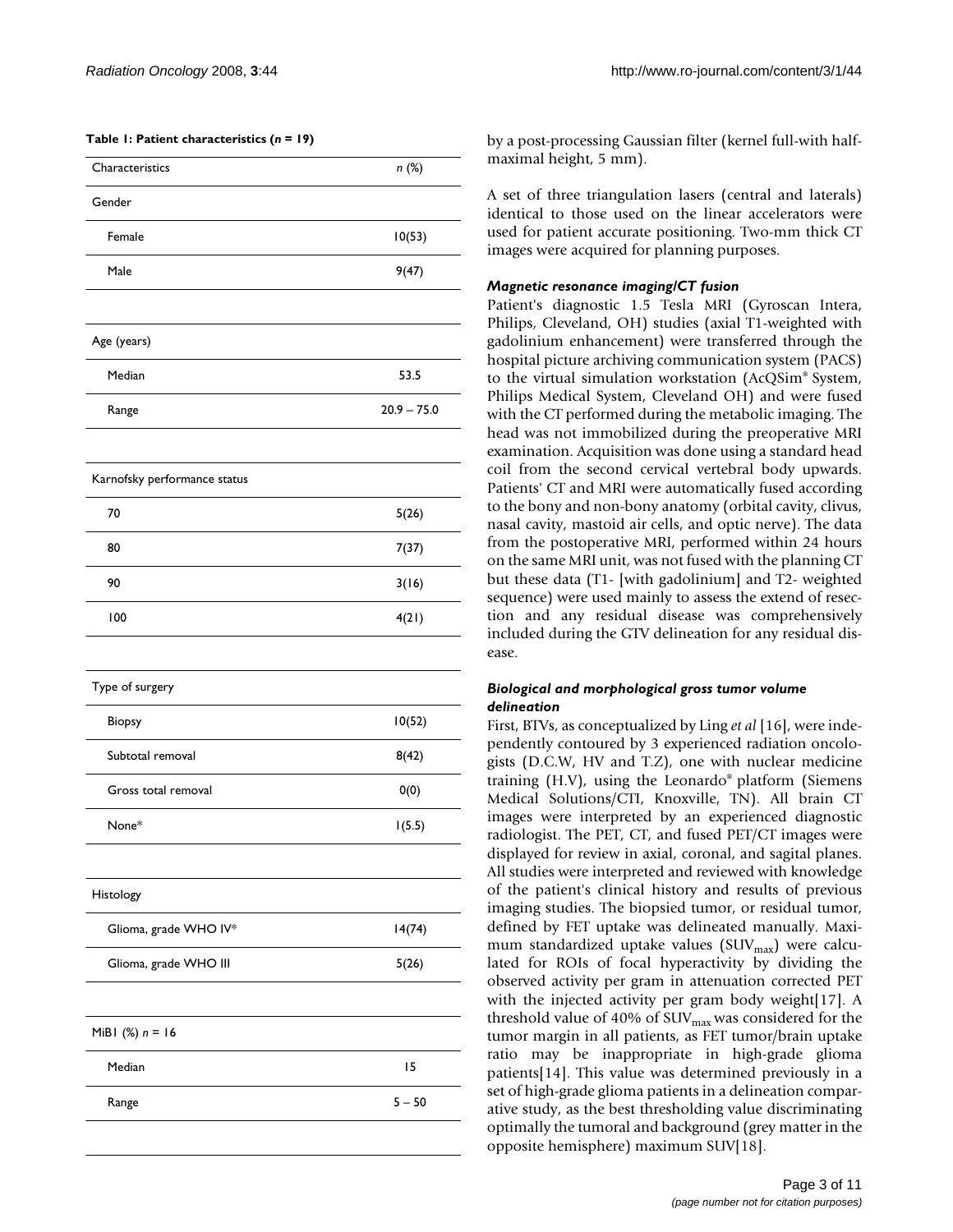**Table 1: Patient characteristics (***n* **= 19)** *(Continued)*

| Glioma                         |        |
|--------------------------------|--------|
| De novo presentation (primary) | 17(89) |
| Secondary                      | 2(11)  |
|                                |        |
| Localisation                   |        |
| Frontal                        | 10(52) |
| Temporal                       | 4(21)  |
| Parietal                       | 3(16)  |
| Thalamus                       | 1(5.5) |
| Brainstem*                     | 1(5.5) |

\*Heterogeneous brainstem mass in T1-weighted MRI images, with a subtle rim of peripheral enhancement after gadolinium enhancement, considered a grade IV glioma in one patient

In the delineation process, the same windowing was used. Each physician (DCW, HV and TZ) manually delineated the BTVs. Within the Eclipse treatment planning station (TPS), composite, common and differential BTVs were generated using a Boolean algorithm. Common BTV  $_{\text{COM}}$ <sub>MON</sub>BTV) were defined as the intersection of all observers' BTVs (<sub>COMMON</sub>BTV = BTV<sub>DCW</sub> ∩ BTV<sub>HV</sub> ∩ BTV<sub>TZ</sub>). Finally, differential BTVs were defined as:  $_{\text{DIFF}}$ BTV = [BTV<sub>DCW</sub>  $\cup$  $\text{BTV}_{\text{HV}} \cup \text{BTV}_{\text{TZ}}$  -  $\text{[BTV}_{\text{DCW}} \cap \text{BTV}_{\text{HV}} \cap \text{BTV}_{\text{TZ}}$ . Observer's BTVs,  $_{\text{COMMON}}$ BTVs and  $_{\text{DIFF}}$ BTVs were transferred to the AcQSim® workstation using the PACS for planning purposes. A BTV-interrater agreement was assessed by intraclass correlation coefficient (ICC) computations[19].

Second, gross tumor volume (GTV) was defined as the residual macroscopic tumor after surgery or biopsy and the preoperative GTV (gadolinium ring contrast enhancement). GTVs were defined by one radiation oncologist (D.C.W) in the AcQSim® virtual simulation workstation.

### *Comparative assessment of the metabolic- and morphologic tumor volumes*

The GTV data was also transferred from the AcQSim® workstation to the Eclipse® (Varian Medical Systems, Palo Alto, CA) TPS, for volume analysis and volumetric comparison. The selected BTV for comparison was defined by one radiation oncologist (D.C.W) for consistency. Clinical target volume (CTV) was defined as the union of the GTV and BTV (CTV = GTV  $\cup$  BTV). Noteworthy, CTV defined the volume of microscopic spread but was not defined as per the ICRU formalism in this prospective protocol. The common volume between the GTVs and BTVs was also assessed ( $_{\text{COMMON}}$ CTV = GTV  $\cap$  BTV). Additionally the differential CTV ( $_{\text{DIFF}}$ CTV = [GTV  $\cup$  BTV] - [GTV  $\cap$ BTV]) was computed. The Boolean operator in the Eclipse® TPS was used for volume measurements and volume mismatch analysis. In case of BTV/GTV mismatch, the differential margins of these two volumes were measured on axial slices.

#### *RT planning*

For treatment planning, the MD Anderson Cancer Center target policy was used[20]. Planning was performed on the CTVs. The planning target volume (PTV) included the CTV plus an anisotropic margin of 20 mm, not including however comprehensively the T2-weighted sequence hyperintense signal seen on the postoperative MRI.

#### *Treatment characteristics with FET PET planning*

As to determine the impact of FET PET-guided RT planning, the treatment characteristics of the study patients were retrospectively assessed. The treatment characteristics of 19 other matched high-grade glioma patients (tumor location, GTV) were also analyzed. The difference of all study and matched patient's GTV were less than 10%, except for a patient with a brainstem glioblastoma. For this case and his matched counterpart, GTVs were 4.5 and 2.2 cm<sup>3</sup>, respectively. Excluding this latter patient, the median percentage-difference between the study and matched patients was  $0.7\%$  (range,  $-7.3 - 8.4$ ).

#### *Statistical analysis*

We performed all analyses using the Statistical Package for Social Sciences (SPSS, Ver. 15.1, SPSS Inc, Chicago, IL). For descriptive analyses of patients' characteristics and volumes sizes we used percents and mean score. The GTV, BTV and CTV delineation methods were compared using the Wilcoxon signed-rank test as numerical data were not normally distributed. The field size comparisons of the FET PET-guided- and non-FET PET-guided RT were performed using the Man Whitney U test. Statistical analyses used to test the interrater reliability of the biological tumor volume delineation by the three observers were the intraclass correlation coefficient and analysis of variance with the expectation to uphold the null hypothesis[19]. A two-sided random effect model was used. A *p* value of less than 0.05 was considered to indicate statistical significance.

# **Results**

Abnormal FET uptake was observed in all patients. Median SUV $_{\text{max}}$  at 0 – 10, 10 – 20, 20 – 30 minutes were 3.05 (range, 0.51 – 4.52), 3.64 (range, 1.6 – 6.31) and 3.77 (range, 1.91 – 7.22), respectively. Fig. 1 details the BTV contoured by each observer. Mean BTVs for observer 1, 2 and 3 were 35.8 ± 21.7, 39.1 ± 23.6 and 36.3 ± 21.8 cm3, respectively. The interrater agreement was excellent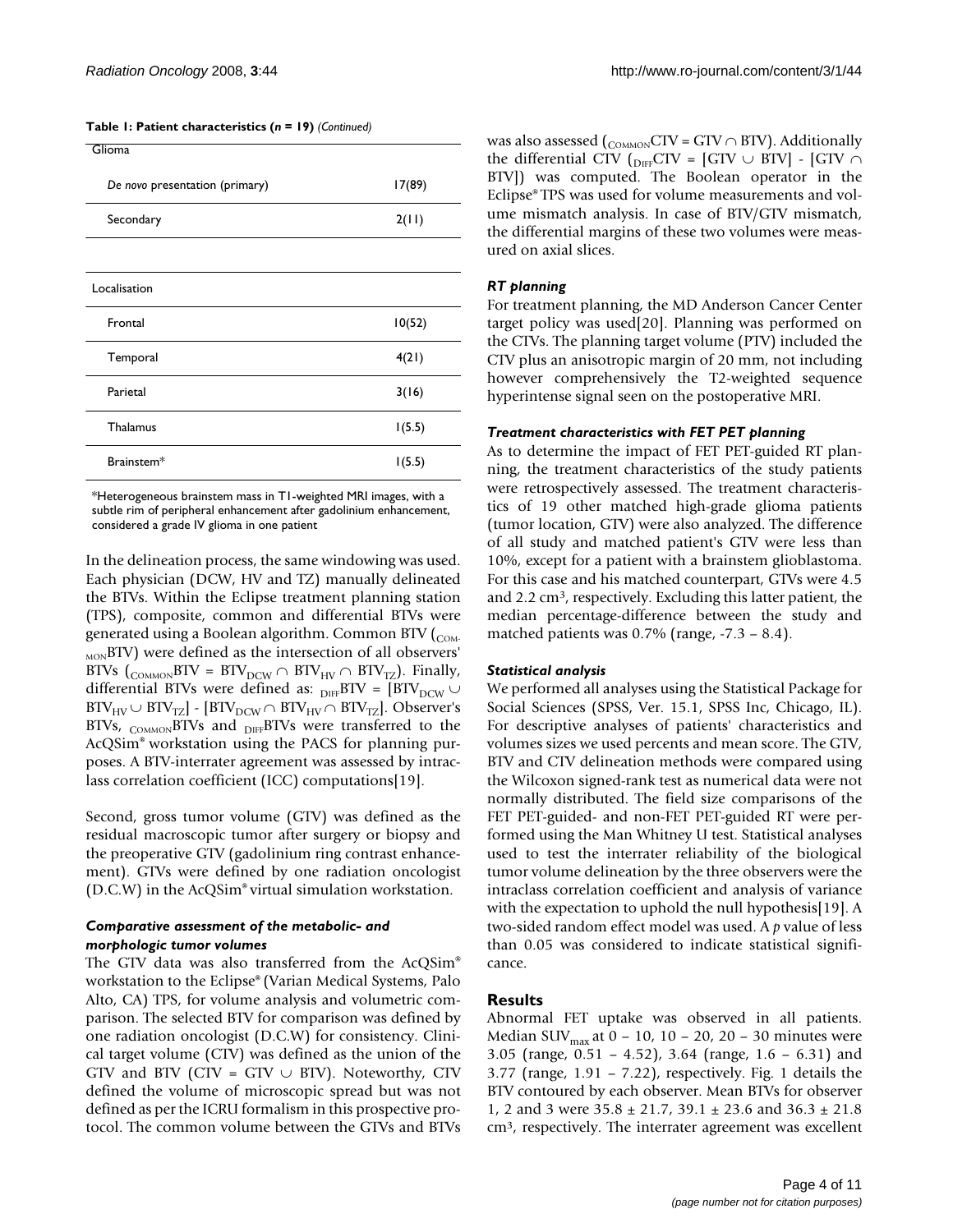(ICC = 0.9) and volumetric difference between observer's BTV delineation did not reach statistical significance (p = 0.99). The mean  $_{\text{COMMON}}$ BTV was 32.0  $\pm$  20.1 cm<sup>3</sup>. The <sub>DIFF</sub>-BTV ranged from 0.3 to 19.0 cm<sup>3</sup> (mean,  $8.0 \pm 5.3$ ).

The results of volumetric measurements of GTV, BTV and CTV are presented in Table 2. The BTVs were usually larger, but not significantly so  $(p = 0.9)$  than their morphologic counterpart: mean BTV and GTV were  $35.8 \pm$ 21.7 and  $38.4 \pm 25.7$  cm<sup>3</sup>, respectively (Table 2).

Unsurprisingly, the CTV, with which the patients were planned, were significantly larger than the GTV ( $p < 0.01$ ) or the BTV ( $p < 0.01$ ). For the whole group, the mean CTV was 57.8  $\pm$  30.4 cm<sup>3</sup> and the mean <sub>COMMON</sub>CTV was 22.8  $\pm$ 15.1 cm<sup>3</sup> (Table 2). The  $_{\text{DIFF}}$ CTV ranged from to 7.6 to 98.3 cm<sup>3</sup> (mean 33.8  $\pm$  23.6; Table 2). The mean ratio (<sub>COM-</sub>  $_{MON}$ CTV)/(CTV) was 37.3% and ranged from 6.8% to 67.5%, indicating a mismatch in a substantial number of patients. FET uptake was detected up to 34.8 mm beyond gadolinium enhancement (mean,  $15.1 \pm 8.1$  mm; range, 4.6 – 34.8) in 1 patient. The mean BTV located outside the GTV was  $18.3 \pm 12.4$  cm<sup>3</sup> and ranged from 3.2 to 45.5. Thus, the percentage of BTV not included in the GTV ranged from 3.9% to 155.2% (mean, 62.6%), bearing in mind that occasionally the BTV was larger than the GTV. In 13 (68%) and 6 (32%) of 19 patients, FET uptake extended = 10 and 20 mm from the margin of the gadolinium enhancement. Likewise, gadolinium enhancement was detected up to 35.9 mm beyond FET uptake (mean, 13.4  $\pm$  9.6 mm; range, 0.0 – 35.9) in 1 patient. The mean GTV located outside the BTV was  $15.0 \pm 22.3$  cm<sup>3</sup> and ranged from 0.0 to 93.8. In 12 (63%) and 4 (21%) of 19 patients, gadolinium enhancement extended = 10 and 20 mm from the margin of the FET uptake. The target volumes are presented in Fig 2, with a relevant case presenting a good BTV-GTV matching (Patient # 14, Table 2; Fig. 2). Target volumes of 2 other patients are detailed, pre-



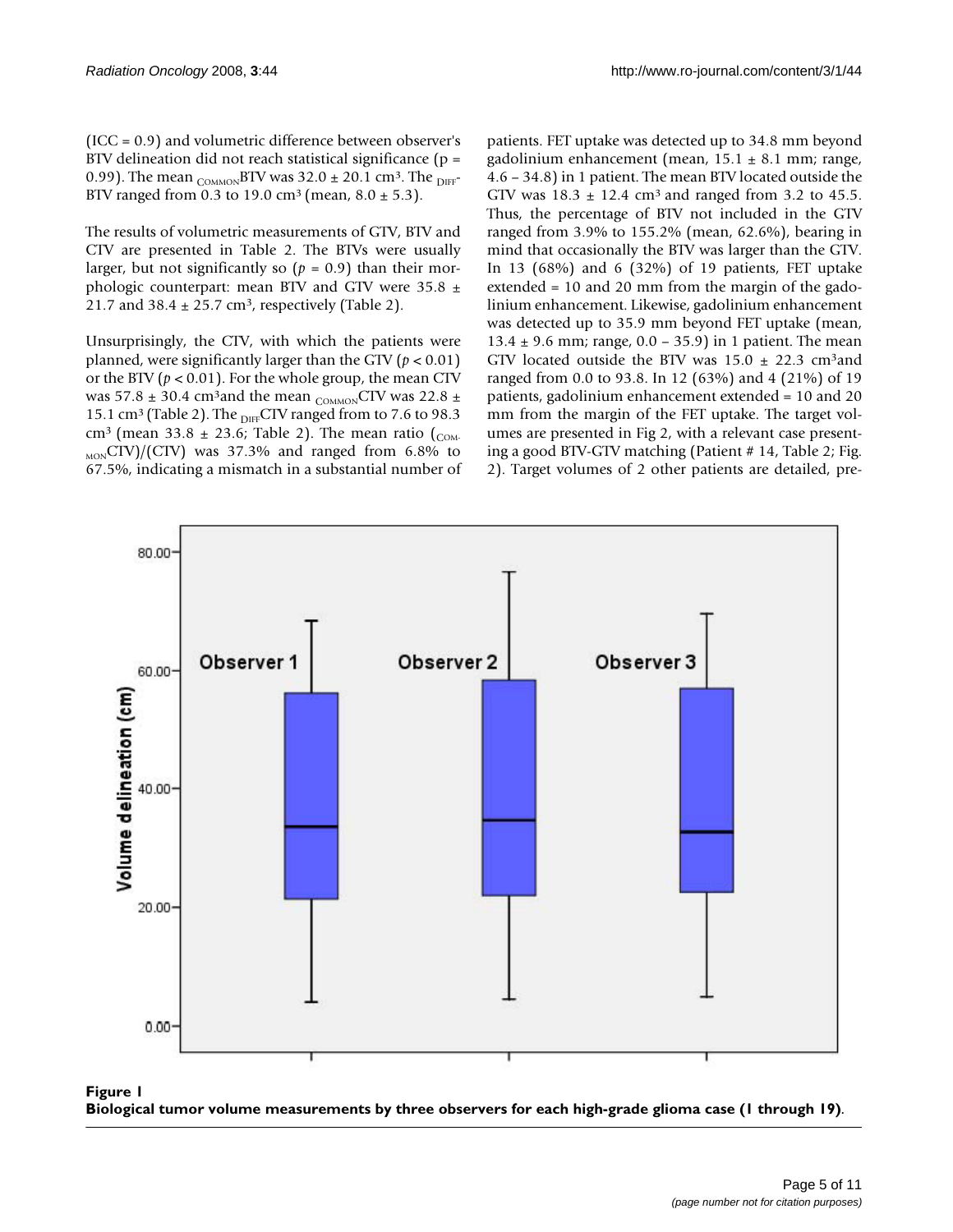**Table 2: Measurements of tumor volumes in 19 patients with high-grade gliomas.**

| Pt. No.                 | <b>BTV</b>         | GTV                | CTV                | COMMON <sup>CTV</sup> | DIFF <sup>CTV</sup> |
|-------------------------|--------------------|--------------------|--------------------|-----------------------|---------------------|
|                         | (cm <sup>3</sup> ) | (cm <sup>3</sup> ) | (cm <sup>3</sup> ) | (cm <sup>3</sup> )    | (cm <sup>3</sup> )  |
|                         |                    |                    |                    |                       |                     |
| L                       | 26.1               | 30.1               | 51.3               | 16.I                  | 34.3                |
| $\overline{\mathbf{c}}$ | 61.6               | 59.9               | 85.0               | 52.6                  | 29.7                |
| 3                       | 58.6               | 35.3               | 78.0               | 29.6                  | 48. I               |
| 4                       | 12.4               | 24.9               | 40.6               | Ш                     | 28.3                |
| 5                       | 65.1               | 37.2               | 73.7               | 36.2                  | 35.6                |
| 6                       | 53.8               | 50.0               | 66.5               | 44.9                  | 20.7                |
| 7                       | 34.6               | 22.2               | 45.4               | 14.0                  | 30.8                |
| 8                       | 62.8               | 41.2               | 68.I               | 41.2                  | 24.4                |
| 9                       | 68.5               | 73.4               | 120.2              | 30.7                  | 88. I               |
| 10                      | 52.3               | 63.1               | 84.4               | 37.5                  | 43.4                |
| П                       | 22.0               | 28.8               | 39.8               | 14.5                  | 23.6                |
| 2                       | 33.7               | 15.4               | 40.1               | 10.7                  | 28.6                |
| 13                      | 20.8               | 113.0              | I I 7.6            | 19.0                  | 98.3                |
| 4                       | 26.6               | 24.0               | 36.1               | 22.8                  | 13.2                |
| 15                      | 3.9                | 5.0                | 10.1               | 0.7                   | 9.1                 |
| 16                      | 32.7               | 39.9               | 48.5               | 27.2                  | 19.4                |
| 17                      | 6.2                | 39.0               | 42.8               | 2.9                   | 39.3                |
| 18                      | 33.7               | 22.1               | 40.7               | 19.6                  | 19.5                |
| 19                      | 5.0                | 4.5                | 8.8                | IJ                    | 7.6                 |

senting with FET uptake located beyond the gadolinium enhancement (Patient # 8, Table 2; Fig. 3) and gadolinium enhancement located beyond the FET uptake (Patient # 1, Table 2; Fig. 4), respectively.

The mean number of treatment fields for the FET PETguided- and non-FET PET-guided RT were 2.5 (range, 2 – 3) and 2.6 (range,  $2 - 4$ ), respectively. The size of the lateral (median, 9.6 vs. 9.1 cm; p = 0.83 and 9.5 vs. 8.2 cm;  $p = 0.37$ ) and axial treatment fields (median, 9.6 vs. 8.8)

cm;  $p = 0.33$  and 9.5 vs. 8.9 cm;  $p = 0.37$  of FET PETguided and non-FET PET-guided RT were not significantly different.

# **Discussion**

For this prospective study, the choice of FET was dictated by its easy biosynthesis, *in vivo* stability and wide clinical distribution[9,21]. With an 18F-109 minutes half-life, FET-PET scanning is possible in centers without an in house cyclotron facility, and thus makes this tracer ideal for brain imaging in oncology. It is also hypothesized that FET may be superior to MET, as the former tracer in animal models exhibits no uptake in inflammatory cells, cerebral abscess and lymph nodes, showing potentially a higher specificity for the detection of cancer cells [22-24]. In a clinical setting, these two tracers can be however equally used. Weber *et al*. reporting on 16 brain tumor patients observed that the contrast between tumor and brain was not significantly different between MET and FET and that MET and FET uptake correlated well  $(r = 0.98)$ , although the tracer's kinetics were indeed different[25]. Using FET to define the target volume for conformal RT necessitates however that the use of this radiolabeled amino acid for tumor delineation is reproducible and thus that the interobserver variability during this process is minimal. Van Laere *et al*. reported on 30 patients with suspected recurrent primary brain tumors[26]. A direct comparison of FDG and MET-PET was performed and the inter-observer agreement was assessed. It was 100% for MET and 73% for FDG. Our data are in keeping with these results, as the interrater correlation during target delineation using FET was excellent (ICC =  $0.9$ ; Fig. 1) and enabled the observer to define the BTV, using the selected  $\text{SUV}_{\text{max}}$  threshold value, appropriately.

In their seminal paper, Hochberg *et al*. have described the propensity of malignant cell to invade the peritumoral edema or normal-appearing brain parenchyma. In 35 GBM untreated cases, 29 (> 80%) showed postmortem macro- and microscopic tumor invasion within a 2-cm margin of the tumor visualized by CT scan[27]. MRI has provided an incremental advance in high-grade glioma imaging. Several series have shown undisputedly that tumor infiltration, proven with stereotactic biopsies, was identified in areas congruent with abnormal signal on MRI images[28,29]. In a biopsy-controlled glioma study, MET and FET improved the tumor extension delineation by the combined use of FET-PET and MRI or CT, in comparison with conventional imaging alone[30,31]. We are presently left with the question of how to integrate optimally these various imaging modalities for tumor delineation. Grosu *et al*. reporting on 39 resected high-grade patients have shown that only a minority of patients (13%) had a good morphological and biological tumor volume concordance[11]. Moreover, a substantial mis-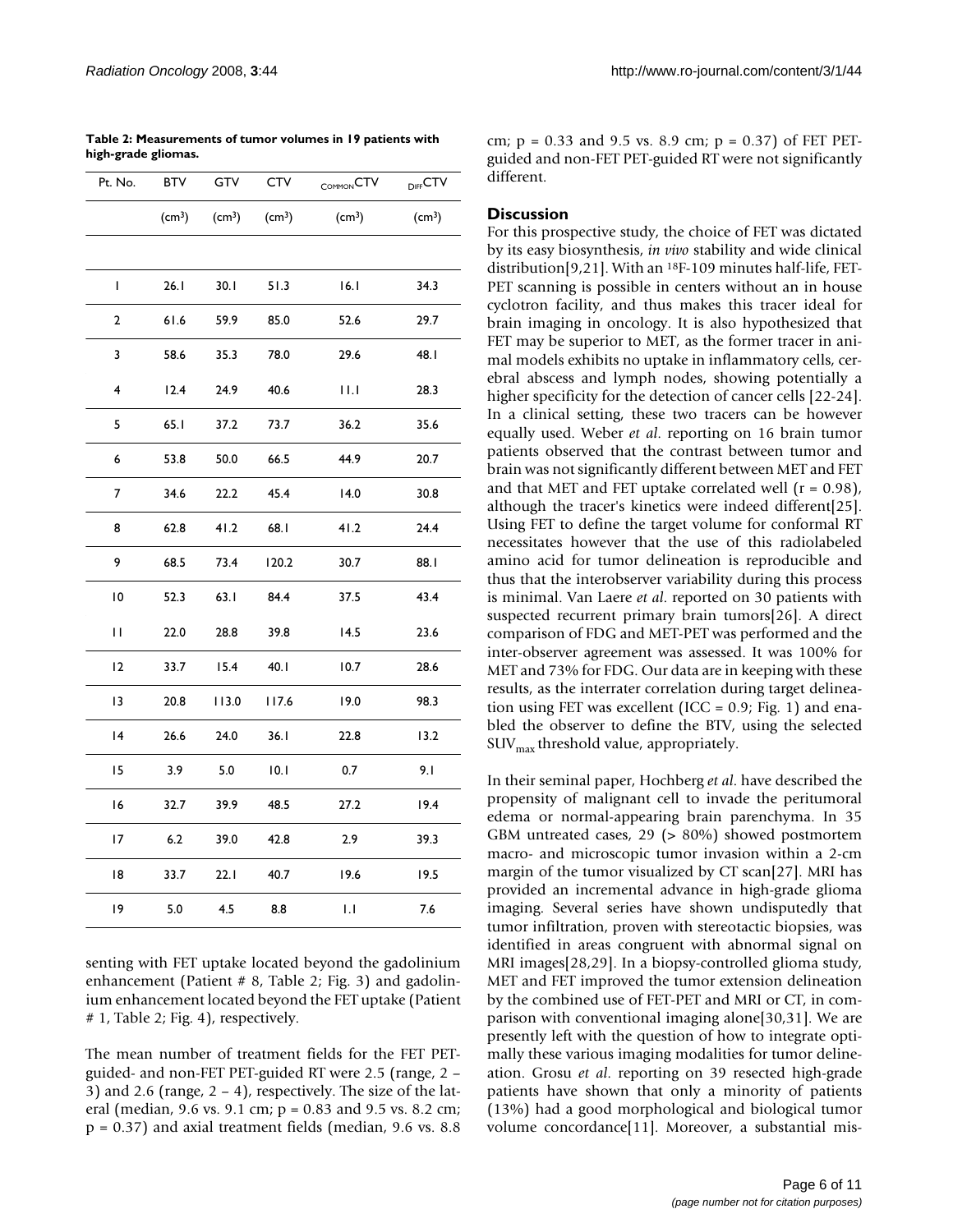











#### Biological (BTV, blue) and morphological gr with high-grade glioma **Figure 2** oss tumour (GTV, red) volume defining the clinical target volume in 19 patients

**Biological (BTV, blue) and morphological gross tumour (GTV, red) volume defining the clinical target volume in 19 patients with high-grade glioma**. Note the common volume between the tumour volumes (yellow chicken wire). Good BTV-GTV matching is shown in 1 patient.

match between these two volumes was observed: one patient out of two had MET uptake extension beyond the hyperintensity signal on T2-weigted MRI. Likewise, gadolinium extension was observed outside the MET uptake in a majority (69%) of patients. This morphological and biological non-conformity has been observed in other series[12] and is in line with our results (Table 2; Fig. 3 and 4). Consequentially to these published results, the CTV was prospectively defined as the union of both BTV and GTV in this protocol. According to the ICRU definition, CTV should include all region of possible microscopic spread. Using a biologic paradigm, we believe that this region may be best defined by the summation of the morphological and biological data and not by a generically-defined 3D margin. In our series, the region of FET uptake beyond 20 mm of the Gadolinium enhancement in one third of patients is however remarkable. In short, this observation suggests that in a substantial number of patients the current RT margins may not be appropriate. This aforementioned consideration should be however validated in the follow-up of this study. Plan is to fuse the PD-volumes with the target volumes (i.e. BTV, GTV and CTV).

In our study, the BTVs were usually larger than their morphologic counterpart (Table 2). This observation is in line with the German data, which showed that the MET PET volumes were also larger than the ones defined by gado-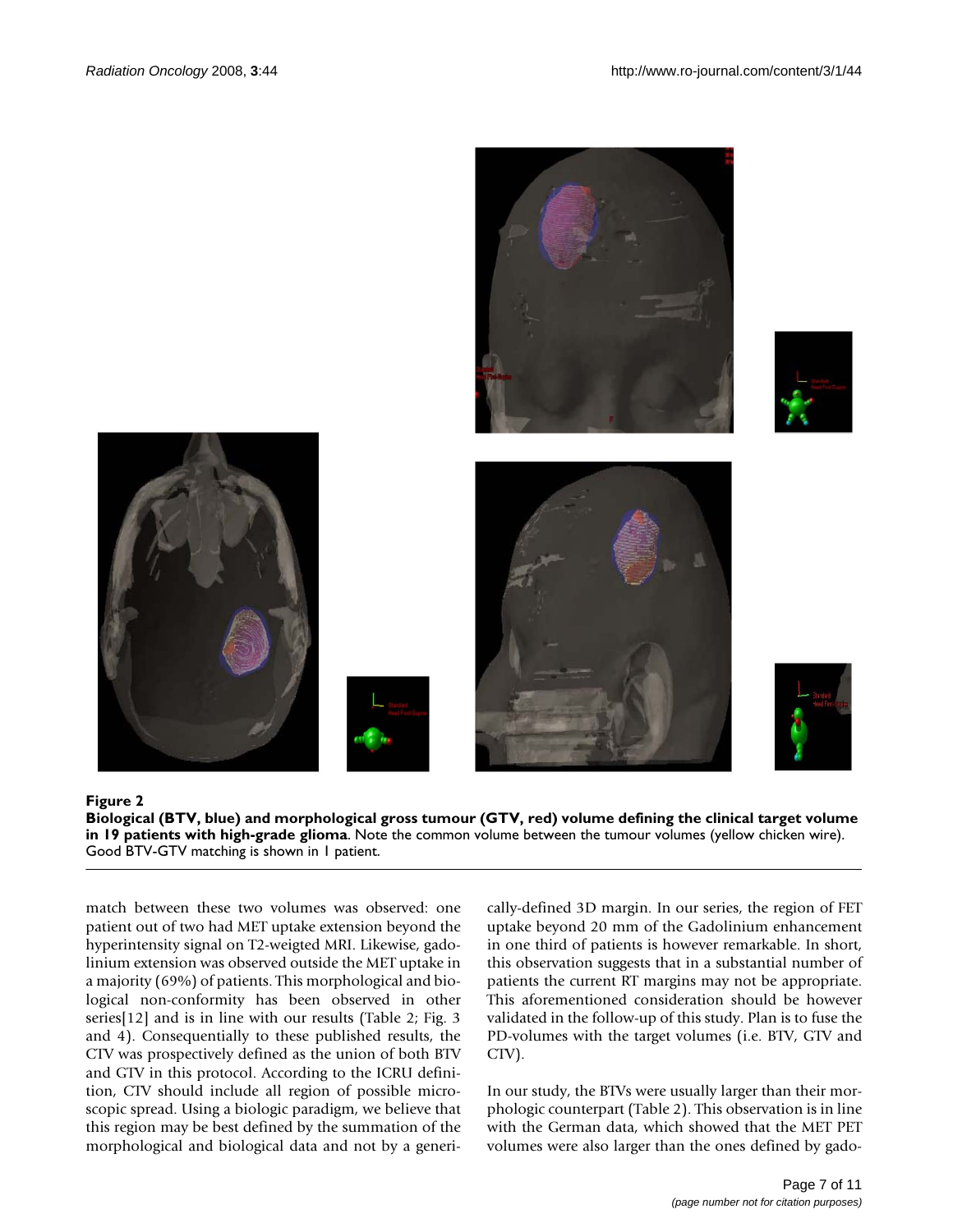



**Figure 3 substantial BTV-GTV mismatch is also detailed in 2 other patients**.

linium enhancement (19.0 *vs*. 11.0 cm3). Unlike the aforementioned data, Mahasittiwat *et al*. reported smaller MET PET- (mean,  $6.4 \text{ cm}^3$ ), when compared to gadolinium-defined (mean, 92.1 cm<sup>3</sup>), tumor volumes[12]. The definition of the amino acid threshold SUV value may partially explain this discrepancy, although the extent of surgery could also be a factor. A delineation-threshold value of 1.7 for the tumor/normal tissue index was used in both studies. We used a defined percentage of the SUVmax. Our group has investigated various strategies for FET-PET high-grade tumor delineation (Vees H, personal communication) using various functional image segmentation algorithms. This data will be published shortly. It remains to be determined which segmentation technique is the most appropriate for glioma delineation, further research using amino acid for tumor definition is justified in the framework of prospective protocols.

The use of the combined BTV and GTV for the FET-guided RT planning resulted in a non-significant increase of the fields' sizes. The FET-guided RT was however equitoxic to non-FET-guided RT, as none of the patients presented

with CTCAE grade > 2 acute treatment morbidity (data not shown). It is somewhat paradoxical that the introduction of newer imagery modality, such as FET-PET, would translate into an enlargement of field size, as a result of the target volume increase. Planning techniques for RT in high-grade glioma patients, relying on CT or MRI for target delineation, usually result in a reduction in PTV[32,33]. As mentioned earlier, our group is currently following prospectively the patients from the current study, as to define precisely where the tumoral progression is located, relative to the BTV, GTV and CTVs. Plan is to import the diagnostic MRI performed for tumor progression into our TPS and to assess the BTV and recurrent tumor volumetric and geometric relationships. Ultimately, if the tumor progression is indeed documented in the BTV in a majority of cases, it may be advantageous to administer a simultaneous integrated boost (SIB) to the BTV, as dose escalation may have a possible effect on survival as shown in mathematical models using Monte Carlo simulations[34,35]. Several historical and contemporary series have shown however that dose escalation above 60 Gy, using non-metabolic target volumes, does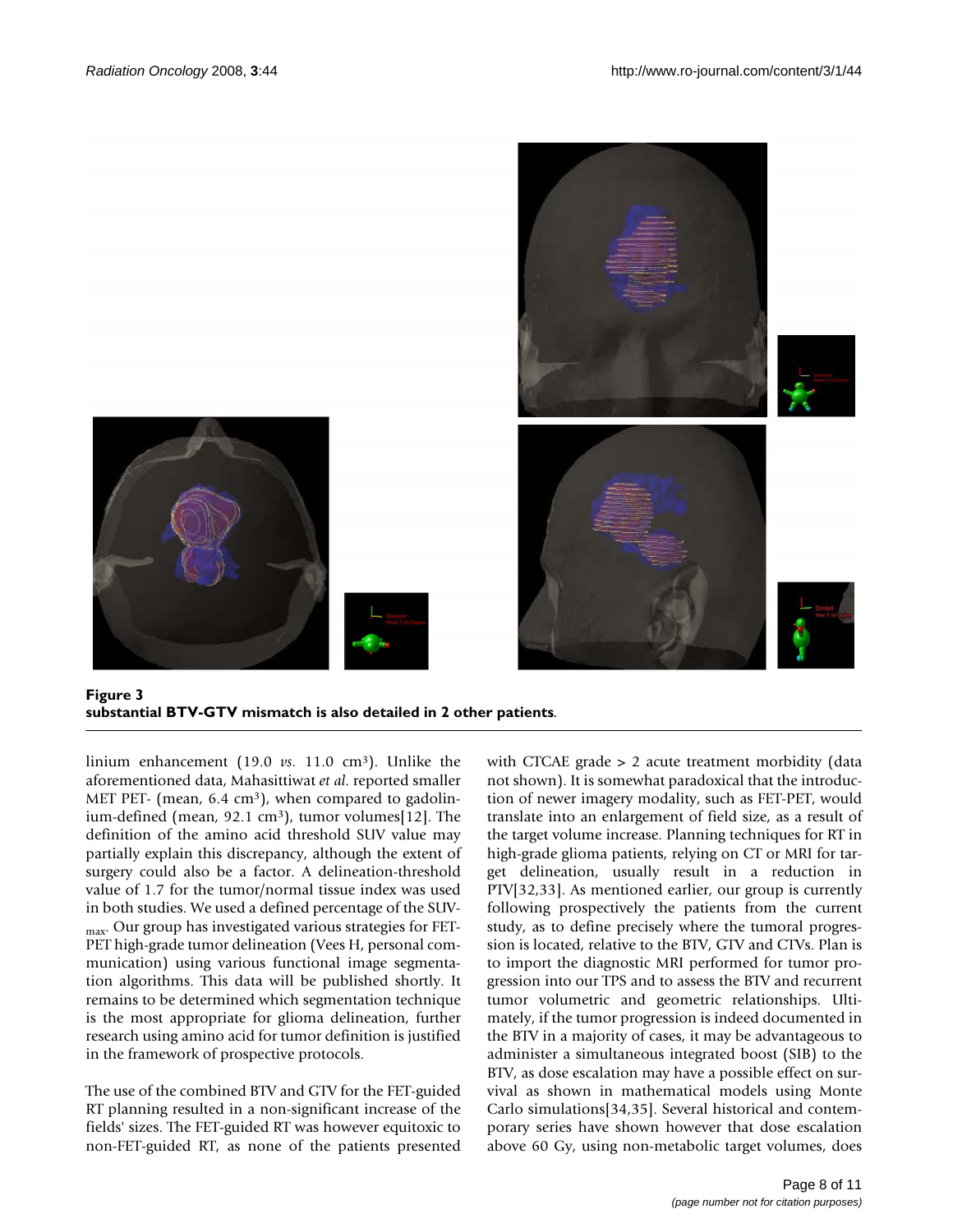

### **Figure 4 substantial BTV-GTV mismatch is also detailed in 2 other patients**.

not result in improved survival but causes, more often than not, more adverse events [36-39]. Moreover, the failure pattern analysis of high-grade glioma treated with high-dose (> 80 Gy) radiation indicates generally a predominant local pattern, suggesting that the morphological-defined tumor volumes are indeed inappropriate[40]. Other series have reported a significant increase in outfield failures after high dose RT[41,42]. It is however unclear if this differential failure pattern results from dissimilar failure definitions or parameters related to RT techniques or surgery. Boosting the radiation dose to a limited volume containing [34,35] tumor cells, not identified by non-metabolic imaging, may be highly desirable, using amino acids. The SIB paradigm has been successfully applied in a small Japanese series, delivering 68 Gy hypofractionated RT to the GTV, defined as the area of intensive MET uptake[5].

# **Conclusion**

Using a threshold value of 40% of FET  $\text{SUV}_{\text{max}}$  for BTV delineation, the interrater delineation was excellent. FET PET- and MRI-defined tumor volumes differed substantially. In our series, only a minority (5%) of patients had good BTV and GTV concordance. The RT planning for high-grade glioma, based on a biologic paradigm, has shown a non significant treatment field increase, when compared to conventionally (i.e. GTV based on MRI enhancement) planned RT.

# **Abbreviations**

PET: Positron emission tomotherapy; RT: radiotherapy; FET: [(18)F]fluoroethyltyrosine; FDG: 18F-fluorodeoxyglucose; BTV: biological target volume; MRI: magnetic resonance imaging; GTV: gross tumour volume; PTV: planning target volume. CTV: Clinical tumor volume;  $_{\text{COMMON}}$ CTV: Common clinical tumor volume; DIFFCTV: Differential clinical tumor volume; WHO: World Health Organisation.

# **Competing interests**

The authors declare that they have no competing interests.

# **Authors' contributions**

DCW was responsible for the primary concept and the design of the study; DCW, TZ, NC and HJV performed the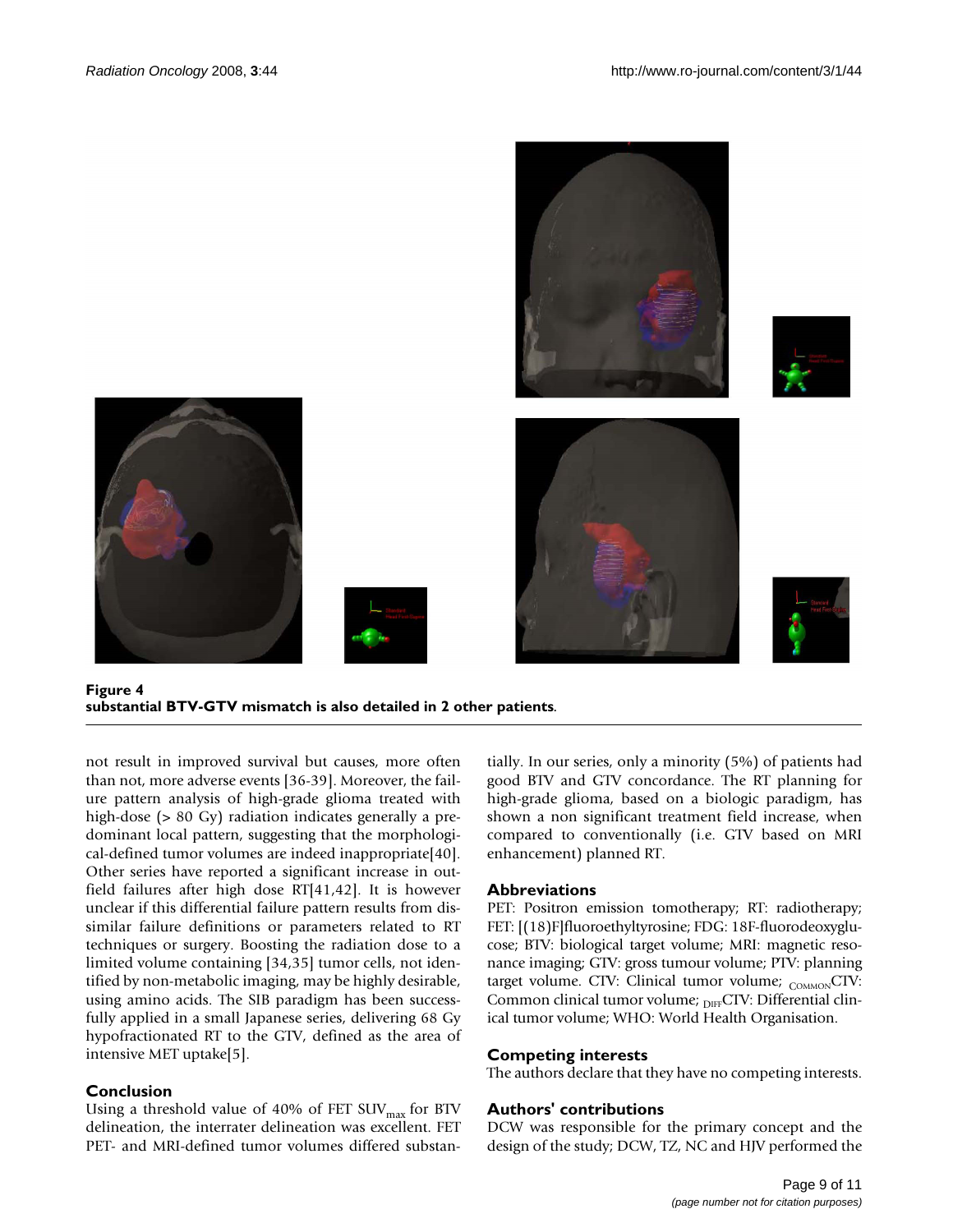data capture and analysis. DCW drafted the manuscript; GH performed the statistical analysis; DCW and TZ reviewed patient data; FB, HZ, RO and RM revised the manuscript.

#### **Acknowledgements**

This work was supported in part by the Swiss National Science Foundation under grant No. 3152A0-102143 and the foundation Cellex International.

#### **References**

- 1. Tsuyuguchi N, Sunada I, Iwai Y, Yamanaka K, Tanaka K, Takami T, Otsuka Y, Sakamoto S, Ohata K, Goto T, Hara M: **[Methionine pos](http://www.ncbi.nlm.nih.gov/entrez/query.fcgi?cmd=Retrieve&db=PubMed&dopt=Abstract&list_uids=12744366)[itron emission tomography of recurrent metastatic brain](http://www.ncbi.nlm.nih.gov/entrez/query.fcgi?cmd=Retrieve&db=PubMed&dopt=Abstract&list_uids=12744366) tumor and radiation necrosis after stereotactic radiosur[gery: is a differential diagnosis possible?](http://www.ncbi.nlm.nih.gov/entrez/query.fcgi?cmd=Retrieve&db=PubMed&dopt=Abstract&list_uids=12744366)** *J Neurosurg* 2003, **98:**1056-1064.
- 2. Mehrkens JH, Popperl G, Rachinger W, Herms J, Seelos K, Tatsch K, Tonn JC, Kreth FW: **[The positive predictive value of O-\(2-](http://www.ncbi.nlm.nih.gov/entrez/query.fcgi?cmd=Retrieve&db=PubMed&dopt=Abstract&list_uids=18217207) [\[\(18\)F\]fluoroethyl\)-L: -tyrosine \(FET\) PET in the diagnosis](http://www.ncbi.nlm.nih.gov/entrez/query.fcgi?cmd=Retrieve&db=PubMed&dopt=Abstract&list_uids=18217207) [of a glioma recurrence after multimodal treatment.](http://www.ncbi.nlm.nih.gov/entrez/query.fcgi?cmd=Retrieve&db=PubMed&dopt=Abstract&list_uids=18217207)** *J Neurooncol* 2008, **88(1):**27-35.
- 3. Floeth FW, Pauleit D, Sabel M, Stoffels G, Reifenberger G, Riemenschneider MJ, Jansen P, Coenen HH, Steiger H-J, Langen K-J: **[Prog](http://www.ncbi.nlm.nih.gov/entrez/query.fcgi?cmd=Retrieve&db=PubMed&dopt=Abstract&list_uids=17401087)[nostic Value of O-\(2-18F-Fluoroethyl\)-L-Tyrosine PET and](http://www.ncbi.nlm.nih.gov/entrez/query.fcgi?cmd=Retrieve&db=PubMed&dopt=Abstract&list_uids=17401087) [MRI in Low-Grade Glioma.](http://www.ncbi.nlm.nih.gov/entrez/query.fcgi?cmd=Retrieve&db=PubMed&dopt=Abstract&list_uids=17401087)** 2007:519-527.
- 4. Mohile NA, DeAngelis LM, Abrey LE: **[The utility of body FDG](http://www.ncbi.nlm.nih.gov/entrez/query.fcgi?cmd=Retrieve&db=PubMed&dopt=Abstract&list_uids=18287338) [PET in staging primary central nervous system lymphoma.](http://www.ncbi.nlm.nih.gov/entrez/query.fcgi?cmd=Retrieve&db=PubMed&dopt=Abstract&list_uids=18287338)** *Neuro Oncol* 2008, **10(2):**223-228.
- 5. Miwa K, Matsuo M, Shinoda J, Oka N, Kato T, Okumura A, Ueda T, Yokoyama K, Yamada J, Yano H, Yoshimura S, Iwama T: **[Simultane](http://www.ncbi.nlm.nih.gov/entrez/query.fcgi?cmd=Retrieve&db=PubMed&dopt=Abstract&list_uids=18217211)[ous integrated boost technique by helical tomotherapy for](http://www.ncbi.nlm.nih.gov/entrez/query.fcgi?cmd=Retrieve&db=PubMed&dopt=Abstract&list_uids=18217211)** the treatment of glioblastoma multiforme with (11)C-<br>methionine PET: report of three cases. | Neurooncol methionine **PET**: report of three cases. **87(3):**333-339.
- 6. Pauleit D, Floeth F, Hamacher K, Riemenschneider MJ, Reifenberger G, Muller H-W, Zilles K, Coenen HH, Langen K-J: **[O-\(2-\[18F\]fluor](http://www.ncbi.nlm.nih.gov/entrez/query.fcgi?cmd=Retrieve&db=PubMed&dopt=Abstract&list_uids=15689365)[oethyl\)-L-tyrosine PET combined with MRI improves the](http://www.ncbi.nlm.nih.gov/entrez/query.fcgi?cmd=Retrieve&db=PubMed&dopt=Abstract&list_uids=15689365) [diagnostic assessment of cerebral gliomas.](http://www.ncbi.nlm.nih.gov/entrez/query.fcgi?cmd=Retrieve&db=PubMed&dopt=Abstract&list_uids=15689365)** 2005:678-687.
- 7. Langen KJ, Jarosch M, Muhlensiepen H, Hamacher K, Broer S, Jansen P, Zilles K, Coenen HH: **Comparison of fluorotyrosines and methionine uptake in F98 rat gliomas.** *Nuclear medicine and biology* 2003, **30:**501-508.
- 8. Heiss P, Mayer S, Herz M, Wester HJ, Schwaiger M, Senekowitsch-Schmidtke R: **[Investigation of transport mechanism and](http://www.ncbi.nlm.nih.gov/entrez/query.fcgi?cmd=Retrieve&db=PubMed&dopt=Abstract&list_uids=10450690) [uptake kinetics of O-\(2-\[18F\]fluoroethyl\)-L-tyrosine in vitro](http://www.ncbi.nlm.nih.gov/entrez/query.fcgi?cmd=Retrieve&db=PubMed&dopt=Abstract&list_uids=10450690) [and in vivo.](http://www.ncbi.nlm.nih.gov/entrez/query.fcgi?cmd=Retrieve&db=PubMed&dopt=Abstract&list_uids=10450690)** *J Nucl Med* 1999, **40:**1367-1373.
- 9. Wester HJ, Herz M, Weber W, Heiss P, Senekowitsch-Schmidtke R, Schwaiger M, Stocklin G: **[Synthesis and radiopharmacology of](http://www.ncbi.nlm.nih.gov/entrez/query.fcgi?cmd=Retrieve&db=PubMed&dopt=Abstract&list_uids=9935078) [O-\(2-\[18F\]fluoroethyl\)-L-tyrosine for tumor imaging.](http://www.ncbi.nlm.nih.gov/entrez/query.fcgi?cmd=Retrieve&db=PubMed&dopt=Abstract&list_uids=9935078)** *J Nucl Med* 1999, **40:**205-212.
- 10. Pirotte B, Goldman S, Massager N, David P, Wikler D, Vandesteene A, Salmon I, Brotchi J, Levivier M: **[Comparison of 18F-FDG and](http://www.ncbi.nlm.nih.gov/entrez/query.fcgi?cmd=Retrieve&db=PubMed&dopt=Abstract&list_uids=15299051) [11C-methionine for PET-guided stereotactic brain biopsy of](http://www.ncbi.nlm.nih.gov/entrez/query.fcgi?cmd=Retrieve&db=PubMed&dopt=Abstract&list_uids=15299051) [gliomas.](http://www.ncbi.nlm.nih.gov/entrez/query.fcgi?cmd=Retrieve&db=PubMed&dopt=Abstract&list_uids=15299051)** *J Nucl Med* 2004, **45:**1293-1298.
- Grosu AL, Weber WA, Riedel E, Jeremic B, Nieder C, Franz M, Gumprecht H, Jaeger R, Schwaiger M, Molls M: **[L-\(methyl-11C\)](http://www.ncbi.nlm.nih.gov/entrez/query.fcgi?cmd=Retrieve&db=PubMed&dopt=Abstract&list_uids=16111573) [methionine positron emission tomography for target deline](http://www.ncbi.nlm.nih.gov/entrez/query.fcgi?cmd=Retrieve&db=PubMed&dopt=Abstract&list_uids=16111573)[ation in resected high-grade gliomas before radiotherapy.](http://www.ncbi.nlm.nih.gov/entrez/query.fcgi?cmd=Retrieve&db=PubMed&dopt=Abstract&list_uids=16111573)** *Int J Radiat Oncol Biol Phys* 2005, **63:**64-74.
- 12. Mahasittiwat P, Mizoe J-e, Hasegawa A, Ishikawa H, Yoshikawa K, Mizuno H, Yanagi T, Takagi R, Pattaranutaporn P, Tsujii H: **[l-\[methyl-](http://www.ncbi.nlm.nih.gov/entrez/query.fcgi?cmd=Retrieve&db=PubMed&dopt=Abstract&list_uids=17900820)[11C\] Methionine positron emission tomography for target](http://www.ncbi.nlm.nih.gov/entrez/query.fcgi?cmd=Retrieve&db=PubMed&dopt=Abstract&list_uids=17900820) delineation in malignant gliomas: impact on results of car[bon ion radiotherapy.](http://www.ncbi.nlm.nih.gov/entrez/query.fcgi?cmd=Retrieve&db=PubMed&dopt=Abstract&list_uids=17900820)** *Int J Radiat Oncol Biol Phys* **70(2):**515-522.
- Stupp R, Mason WP, Bent MJ van den, Weller M, Fisher B, Taphoorn MJ, Belanger K, Brandes AA, Marosi C, Bogdahn U, Curschmann J, Janzer RC, Ludwin SK, Gorlia T, Allgeier A, Lacombe D, Cairncross JG, Eisenhauer E, Mirimanoff RO: **[Radiotherapy plus concomitant](http://www.ncbi.nlm.nih.gov/entrez/query.fcgi?cmd=Retrieve&db=PubMed&dopt=Abstract&list_uids=15758009) [and adjuvant temozolomide for glioblastoma.](http://www.ncbi.nlm.nih.gov/entrez/query.fcgi?cmd=Retrieve&db=PubMed&dopt=Abstract&list_uids=15758009)** *N Engl J Med* 2005, **352:**987-996.
- 14. Weckesser M, Langen KJ, Rickert CH, Kloska S, Straeter R, Hamacher K, Kurlemann G, Wassmann H, Coenen HH, Schober O: **O-(2-[18F]fluorethyl)-L-tyrosine PET in the clinical evalua-**

**tion of primary brain tumours.** *European journal of nuclear medicine and molecular imaging* 2005, **32:**422-429.

- 15. Michel C, Sibomana M, Boi A, Bernard X, Lonneux M, Defrise M: **Preserving Poisson characteristics of PET data with weighted OSEM reconstruction.** *Proc IEEE Nuclear Science Symp. and Medical Imaging Conf* 1998.
- Ling CC, Humm J, Larson S, Amols H, Fuks Z, Leibel S, Koutcher JA: **Towards multidimensional radiotherapy (MD-CRT): biological imaging and biological conformality.** *International Journal of Radiation Oncology\*Biology\*Physics* 2000, **47:**551-560.
- 17. Thie JA: **[Understanding the standardized uptake value, its](http://www.ncbi.nlm.nih.gov/entrez/query.fcgi?cmd=Retrieve&db=PubMed&dopt=Abstract&list_uids=15347707) [methods, and implications for usage.](http://www.ncbi.nlm.nih.gov/entrez/query.fcgi?cmd=Retrieve&db=PubMed&dopt=Abstract&list_uids=15347707)** *J Nucl Med* 2004, **45:**1431-1434.
- 18. Vees H, Senthamizhchelvan S, Miralbell R, Weber DC, Ratib O, Zaidi H: **[Assessment of various strategies for \(18\)F-FET PET](http://www.ncbi.nlm.nih.gov/entrez/query.fcgi?cmd=Retrieve&db=PubMed&dopt=Abstract&list_uids=18818918)[guided delineation of target volumes in high-grade glioma](http://www.ncbi.nlm.nih.gov/entrez/query.fcgi?cmd=Retrieve&db=PubMed&dopt=Abstract&list_uids=18818918) [patients.](http://www.ncbi.nlm.nih.gov/entrez/query.fcgi?cmd=Retrieve&db=PubMed&dopt=Abstract&list_uids=18818918)** *Eur J Nucl Med Mol Imaging* 2008. Epub ahead of print
- 19. Morton AP, Dobson AJ: **[Assessing agreement.](http://www.ncbi.nlm.nih.gov/entrez/query.fcgi?cmd=Retrieve&db=PubMed&dopt=Abstract&list_uids=2716662)** *Med J Aust* 1989, **150:**384-387.
- 20. Chang EL, Akyurek S, Avalos T, Rebueno N, Spicer C, Garcia J, Famiglietti R, Allen PK, Chao KS, Mahajan A, Woo SY, Maor MH: **[Evaluation of peritumoral edema in the delineation of radio](http://www.ncbi.nlm.nih.gov/entrez/query.fcgi?cmd=Retrieve&db=PubMed&dopt=Abstract&list_uids=17306935)[therapy clinical target volumes for glioblastoma.](http://www.ncbi.nlm.nih.gov/entrez/query.fcgi?cmd=Retrieve&db=PubMed&dopt=Abstract&list_uids=17306935)** *Int J Radiat Oncol Biol Phys* 2007, **68:**144-150.
- 21. Hamacher K, Coenen HH: **[Efficient routine production of the](http://www.ncbi.nlm.nih.gov/entrez/query.fcgi?cmd=Retrieve&db=PubMed&dopt=Abstract&list_uids=12406628) [18F-labelled amino acid O-2-18F fluoroethyl-L-tyrosine.](http://www.ncbi.nlm.nih.gov/entrez/query.fcgi?cmd=Retrieve&db=PubMed&dopt=Abstract&list_uids=12406628)** *Appl Radiat Isot* 2002, **57:**853-856.
- 22. Rau FC, Weber WA, Wester HJ, Herz M, Becker I, Kruger A, Schwaiger M, Senekowitsch-Schmidtke R: **O-(2-[(18)F]Fluoroethyl)- L-tyrosine (FET): a tracer for differentiation of tumour from inflammation in murine lymph nodes.** *European journal of nuclear medicine and molecular imaging* 2002, **29:**1039-1046.
- 23. Kaim AH, Weber B, Kurrer MO, Westera G, Schweitzer A, Gottschalk J, von Schulthess GK, Buck A: **(18)F-FDG and (18)F-FET uptake in experimental soft tissue infection.** *European journal of nuclear medicine and molecular imaging* 2002, **29:**648-654.
- 24. Salber D, Stoffels G, Pauleit D, Oros-Peusquens AM, Shah NJ, Klauth P, Hamacher K, Coenen HH, Langen KJ: **[Differential uptake of O-](http://www.ncbi.nlm.nih.gov/entrez/query.fcgi?cmd=Retrieve&db=PubMed&dopt=Abstract&list_uids=18006612) [\(2-18F-fluoroethyl\)-L-tyrosine, L-3H-methionine, and 3H](http://www.ncbi.nlm.nih.gov/entrez/query.fcgi?cmd=Retrieve&db=PubMed&dopt=Abstract&list_uids=18006612)**[deoxyglucose in brain abscesses.](http://www.ncbi.nlm.nih.gov/entrez/query.fcgi?cmd=Retrieve&db=PubMed&dopt=Abstract&list_uids=18006612) **48:**2056-2062.
- 25. Weber WA, Wester HJ, Grosu AL, Herz M, Dzewas B, Feldmann HJ, Molls M, Stocklin G, Schwaiger M: **[O-\(2-\[18F\]fluoroethyl\)-L-tyro](http://www.ncbi.nlm.nih.gov/entrez/query.fcgi?cmd=Retrieve&db=PubMed&dopt=Abstract&list_uids=10853810)[sine and L-\[methyl-11C\]methionine uptake in brain](http://www.ncbi.nlm.nih.gov/entrez/query.fcgi?cmd=Retrieve&db=PubMed&dopt=Abstract&list_uids=10853810) [tumours: initial results of a comparative study.](http://www.ncbi.nlm.nih.gov/entrez/query.fcgi?cmd=Retrieve&db=PubMed&dopt=Abstract&list_uids=10853810)** *European journal of nuclear medicine* 2000, **27:**542-549.
- 26. Van Laere K, Ceyssens S, Van Calenbergh F, de Groot T, Menten J, Flamen P, Bormans G, Mortelmans L: **Direct comparison of 18F-FDG and 11C-methionine PET in suspected recurrence of glioma: sensitivity, inter-observer variability and prognostic value.** *European journal of nuclear medicine and molecular imaging* 2005, **32:**39-51.
- 27. Hochberg FH, Pruitt A: **[Assumptions in the radiotherapy of](http://www.ncbi.nlm.nih.gov/entrez/query.fcgi?cmd=Retrieve&db=PubMed&dopt=Abstract&list_uids=6252514) [glioblastoma.](http://www.ncbi.nlm.nih.gov/entrez/query.fcgi?cmd=Retrieve&db=PubMed&dopt=Abstract&list_uids=6252514)** *Neurology* 1980, **30:**907-911.
- 28. Watanabe M, Tanaka R, Takeda N: **[Magnetic resonance imaging](http://www.ncbi.nlm.nih.gov/entrez/query.fcgi?cmd=Retrieve&db=PubMed&dopt=Abstract&list_uids=1436452) [and histopathology of cerebral gliomas.](http://www.ncbi.nlm.nih.gov/entrez/query.fcgi?cmd=Retrieve&db=PubMed&dopt=Abstract&list_uids=1436452)** *Neuroradiology* 1992, **34:**463-469.
- Kelly PJ, Daumas-Duport C, Kispert DB, Kall BA, Scheithauer BW, Illig JJ: **[Imaging-based stereotaxic serial biopsies in untreated](http://www.ncbi.nlm.nih.gov/entrez/query.fcgi?cmd=Retrieve&db=PubMed&dopt=Abstract&list_uids=3033172) [intracranial glial neoplasms.](http://www.ncbi.nlm.nih.gov/entrez/query.fcgi?cmd=Retrieve&db=PubMed&dopt=Abstract&list_uids=3033172)** *J Neurosurg* 1987, **66:**865-874.
- 30. Langen KJ, Floeth FW, Stoffels G, Hamacher K, Coenen HH, Pauleit D: **[\[Improved diagnostics of cerebral gliomas using FET](http://www.ncbi.nlm.nih.gov/entrez/query.fcgi?cmd=Retrieve&db=PubMed&dopt=Abstract&list_uids=18254545) [PET\].](http://www.ncbi.nlm.nih.gov/entrez/query.fcgi?cmd=Retrieve&db=PubMed&dopt=Abstract&list_uids=18254545)** *Zeitschrift fur medizinische Physik* 2007, **17:**237-241.
- 31. Mosskin M, von Holst H, Bergstrom M, Collins VP, Eriksson L, Johnstrom P, Noren G: **[Positron emission tomography with 11C](http://www.ncbi.nlm.nih.gov/entrez/query.fcgi?cmd=Retrieve&db=PubMed&dopt=Abstract&list_uids=2962599)[methionine and computed tomography of intracranial](http://www.ncbi.nlm.nih.gov/entrez/query.fcgi?cmd=Retrieve&db=PubMed&dopt=Abstract&list_uids=2962599) tumours compared with histopathologic examination of [multiple biopsies.](http://www.ncbi.nlm.nih.gov/entrez/query.fcgi?cmd=Retrieve&db=PubMed&dopt=Abstract&list_uids=2962599)** *Acta Radiol* 1987, **28:**673-681.
- 32. Weber DC, Wang H, Albrecht S, Ozsahin M, Tkachuk E, Rouzaud M, Nouet P, Dipasquale G: **[Open Low-field Magnetic Resonance](http://www.ncbi.nlm.nih.gov/entrez/query.fcgi?cmd=Retrieve&db=PubMed&dopt=Abstract&list_uids=17936601) [Imaging for Target Definition, Dose Calculations and Set-up](http://www.ncbi.nlm.nih.gov/entrez/query.fcgi?cmd=Retrieve&db=PubMed&dopt=Abstract&list_uids=17936601) Verification during Three-dimensional CRT for Glioblast[oma Multiforme.](http://www.ncbi.nlm.nih.gov/entrez/query.fcgi?cmd=Retrieve&db=PubMed&dopt=Abstract&list_uids=17936601)** *Clinical oncology (Royal College of Radiologists (Great Britain))* 2008, **20:**157-167.
- 33. Crosby TD, Melcher AA, Wetherall S, Brockway S, Burnet NG: **[A](http://www.ncbi.nlm.nih.gov/entrez/query.fcgi?cmd=Retrieve&db=PubMed&dopt=Abstract&list_uids=9890542) [comparison of two planning techniques for radiotherapy of](http://www.ncbi.nlm.nih.gov/entrez/query.fcgi?cmd=Retrieve&db=PubMed&dopt=Abstract&list_uids=9890542)**